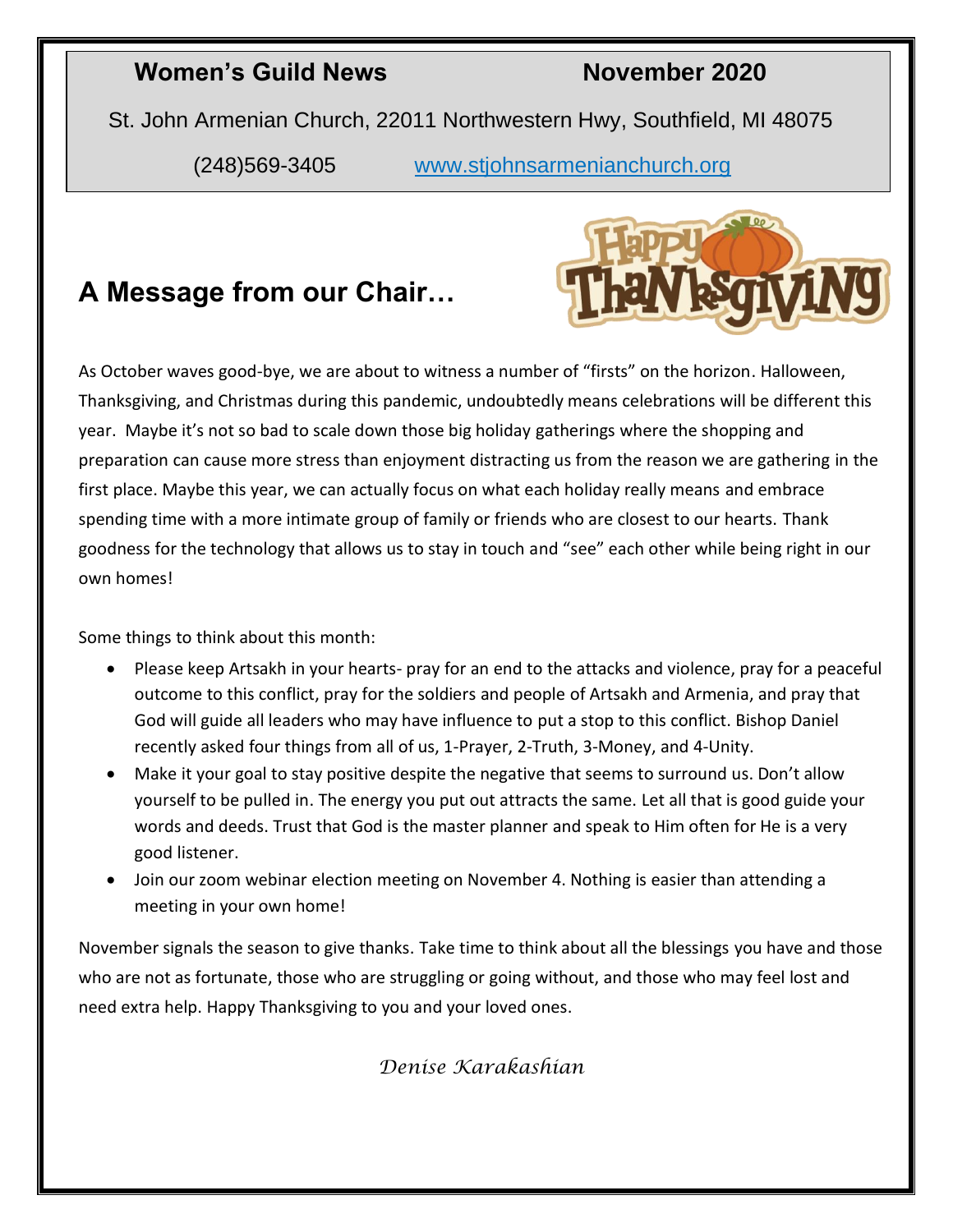

We send our get well wishes to Margaret Dayinian and Helen Olsen. As you heal and rest, know you are missed and thought of often.



 Michelle Ducato has a new granddaughter! Taline Samarian Ducato, born on August 20, 2020 - 8 lbs. 13 oz. Proud parents are Michael and Michele Ducato.

\_\_\_\_\_\_\_\_\_\_\_\_\_\_\_\_\_\_\_\_\_\_\_\_\_\_\_\_\_\_\_\_\_\_\_\_\_\_\_\_\_\_\_\_\_\_\_\_\_\_\_\_\_\_\_\_\_\_\_\_\_\_\_\_\_\_\_\_

Congratulations to Terrie Karebian on the birth of her first grandchild, a girl, Isla James Karebian, daughter of Nicholas & Sarah Karebian, born on September 10, 2020. Isla is the great granddaughter on Eugenie Karebian and niece of Lillian Durham.  $\_$  , and the contribution of the contribution of  $\mathcal{L}_1$  , and the contribution of  $\mathcal{L}_2$  , and  $\mathcal{L}_3$ 



 Katie Nolff, daughter of Diane Nolff, was engaged to Jason Dudzinski on Sunday September 2, 2020. An August 21, wedding is planned!

Allison Marie Parks married Alex Murphy on October 16, St. John's Armenian Church. Allison's parents are Judy and Parks and Alex's parent is Shery Murphy. The happy couple resides in Boston.



Have you come across any old Women's Guild photos lately??? If so, please email them to Nyree Giragosian along with member names and the event and we will include it in the newsletter! <nyreevgir@gmail.com>

*Do you like to talk on the phone??? Interested in making new friends???*



Our outreach phone call program is for you! Volunteers will have a list of ladies from our Women's Guild to reach out to during these trying times. Your list of friends will change every month. It's a great way to get to know new people and to share what is happening in your lives!

Please contact Marianne Dardarian if you're interested. (248)802-6917[/mhdardarian@att.net](mailto:mhdardarian@att.net)

*If you have an announcement you would like to share, please email Nyree Giragosian [nyreevgir@gmail.com](mailto:nyreevgir@gmail.com) or call (248)231-2547. Deadline is the 22nd of the month.*

 $\overline{\phantom{a}}$  , and the contract of the contract of the contract of the contract of the contract of the contract of the contract of the contract of the contract of the contract of the contract of the contract of the contrac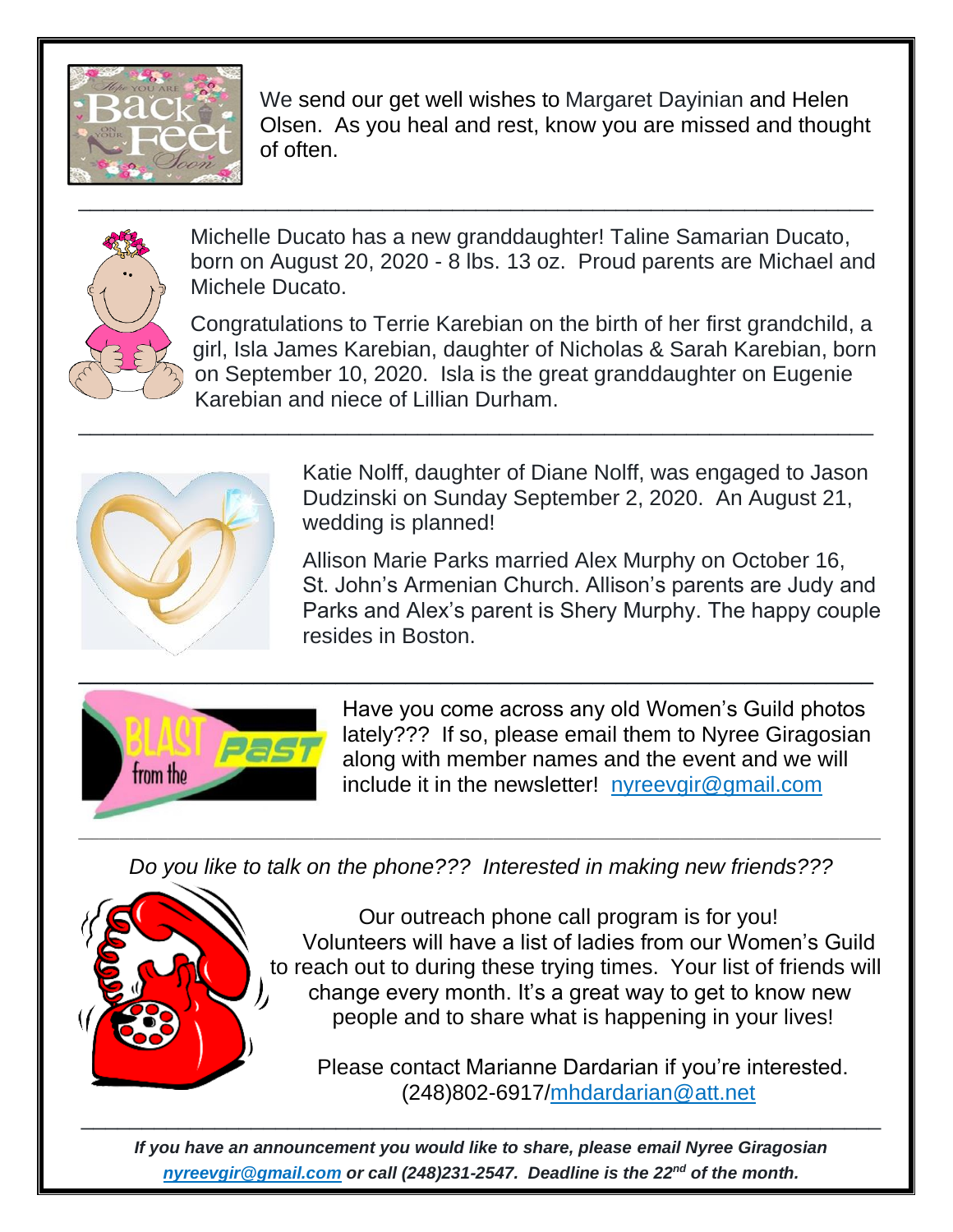| Wed., Nov. 4th              | Women's Guild <b>ZOOM</b> membership meeting and<br>ELECTIONS 7:00pm<br>An email will be sent with a link to join the meeting                         |  |
|-----------------------------|-------------------------------------------------------------------------------------------------------------------------------------------------------|--|
| Thurs. Nov. 5 <sup>th</sup> | Alternative for Girls donation pick-up 3:00pm-<br>6:00pm in church parking lot by the kitchen doors<br>(see flyer).                                   |  |
| Thurs., Nov.5th             | <b>Town Hall Meeting</b><br>6:30pm                                                                                                                    |  |
| Wed., Dec. 2nd              | Women's Guild ZOOM membership meeting<br>A little holiday fun is planned for this meeting!!!<br>An email will be sent with a link to join the meeting |  |
| Wed., Dec. 12 <sup>th</sup> | World Medical Relief 9:00am-11:30am<br>Contact Edith Baise (313) 673-3325                                                                             |  |
| <b>Coming Soon!</b>         | Women's Guild December Cookie Sale Fundraiser<br>See attached flyer                                                                                   |  |



### **Women's Guild Elections**

Remember to join us for our meeting and elections on Wednesday, November 4 at 7:00 pm. You must be present to vote and your 2020 dues must be paid.

# ST. JOHN ARMENIAN CHURCH<br>WOLUNTEER DAYS AT<br>WORLD MEDICAL RELIEF

St. John Armenian Church members volunteer at World Medical Relief several times a year sorting medical supplies and equipment to send to countries around the world that are in bad need for these supplies which help the sick and poor. Join us and help sort badly needed medical supplies and equipment to be used

locally and around the world.

No experience necessary!

#### World Medical Relief

21725 Melrose Avenue, Southfield Off Lahser between 8 and 9 mile Rd

Saturday, December 12<sup>th</sup> 9:00am -11:30pm Contact Edith Baise with any questions and to make your reservations (313)673-3325

IES START AT MIDDLE SCHOOL AND UP AND ABBANGEMENT CAN BE MADE FOR COMMUNITY SERVICE CREDIT

DRESS IS CASUAL AND COME ne, but shoes must be closed toe for s<br>Friends and family are also welcome **SHORTS ARE FINE. TO PARTICIPATE**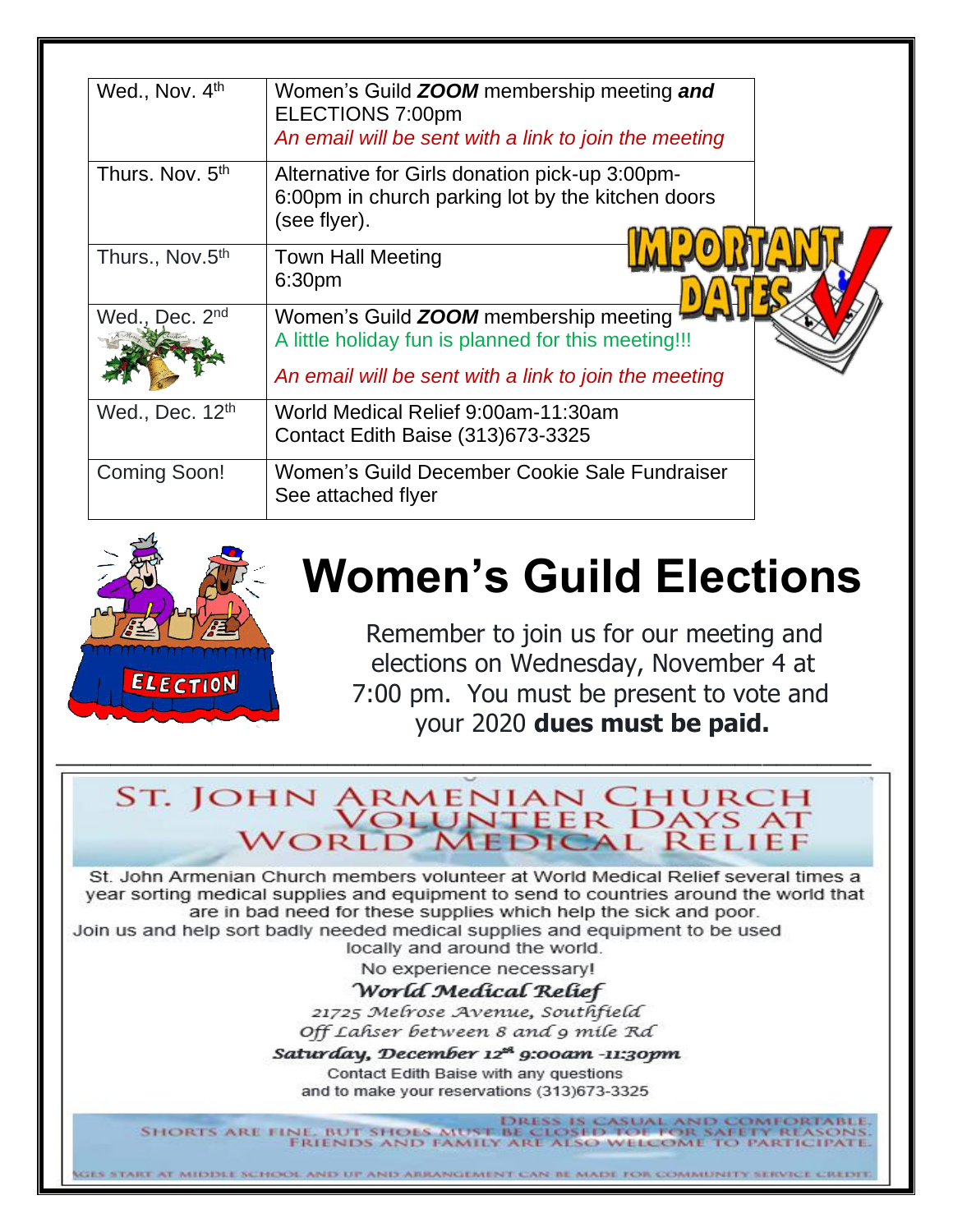#### **A Call to Service**

Looking for a member to coordinate the Manoogian Manor visits for Women's Guild in 2021. Your job would be to verify dates with our priests, contact the director of Manoogian Manor, and inform our membership about each visit. If you want to work on something that is very meaningful but doesn't require a lot of time, this is it. Please contact Denise Karakashian to volunteer [\(denisekar@hotmail.com](denisekar@hotmail.com%20) or 248-489-4076). There will be 5 visits:

> **Armenian Christmas-January Easter- April Transfiguration- July Assumption of the Holy Mother of God- August Exaltation of the Holy Cross- September**

### *Helping Our Homeland*

\_\_\_\_\_\_\_\_\_\_\_\_\_\_\_\_\_\_\_\_\_\_\_\_\_\_\_\_\_\_\_\_\_\_\_\_\_\_\_\_\_\_\_\_\_\_\_\_\_\_\_\_\_

In this time of crises, your continued prayers are needed for our soldiers and people in Artsakh. Additionally, Armenia's government is looking to the diaspora for financial support.

You can donate on the secure website of the Eastern Diocese (choose "Artsakh/Armenia Relief" in the dropdown menu) <armenianchurch.us>



or you can mail a check to the:

Diocese of the Armenian Church of America (Eastern) 630 Second Avenue, New York, NY 10016 Please write "Artsakh Relief" on the memo line of the check.

Donations can also be made directly to Armenia Fund on its secure website. [www.armeniafund.org](www.armeniafund.org%20)

*All funds collected will support civilian humanitarian aid*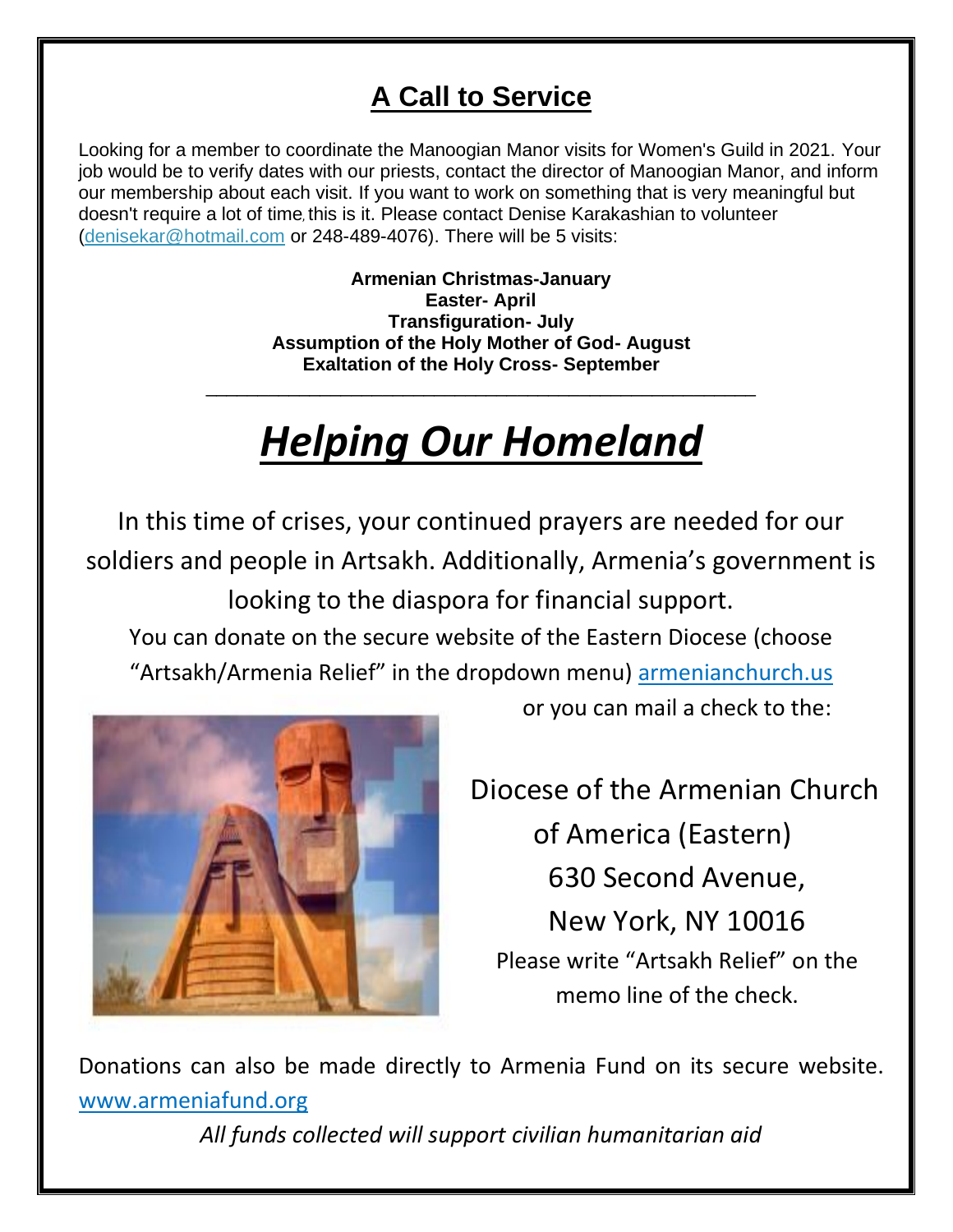

Every year the Women's Guild has donated personal hygiene items for girls and young teens who are at risk. With everything going on in the world right now, these girls are more in need than ever. As many of you recall, we normally put together gift bags before the November executive board election meeting every year. This year, because of Covid-19, Sue Vian will be collecting the donations in her van on Thursday, November 5<sup>th</sup> from 3pm-6pm in the parking lot behind the church hall. Please be sure to WEAR A MASK when dropping items off.

Alternatives for Girls is asking for:

Face wash for teens New wash cloths Hair accessories for girls/women, Large bottles of body lotion Large bottles of body wash Deodorant

No dental or sanitary items are needed at this time. You may wish to make several small bags with smaller quantities of the above items or go in on a donation with another guild member.

Please put all donations in a box to set in Sue's van.

Please contact Sue Vian with any questions (248)414-5246.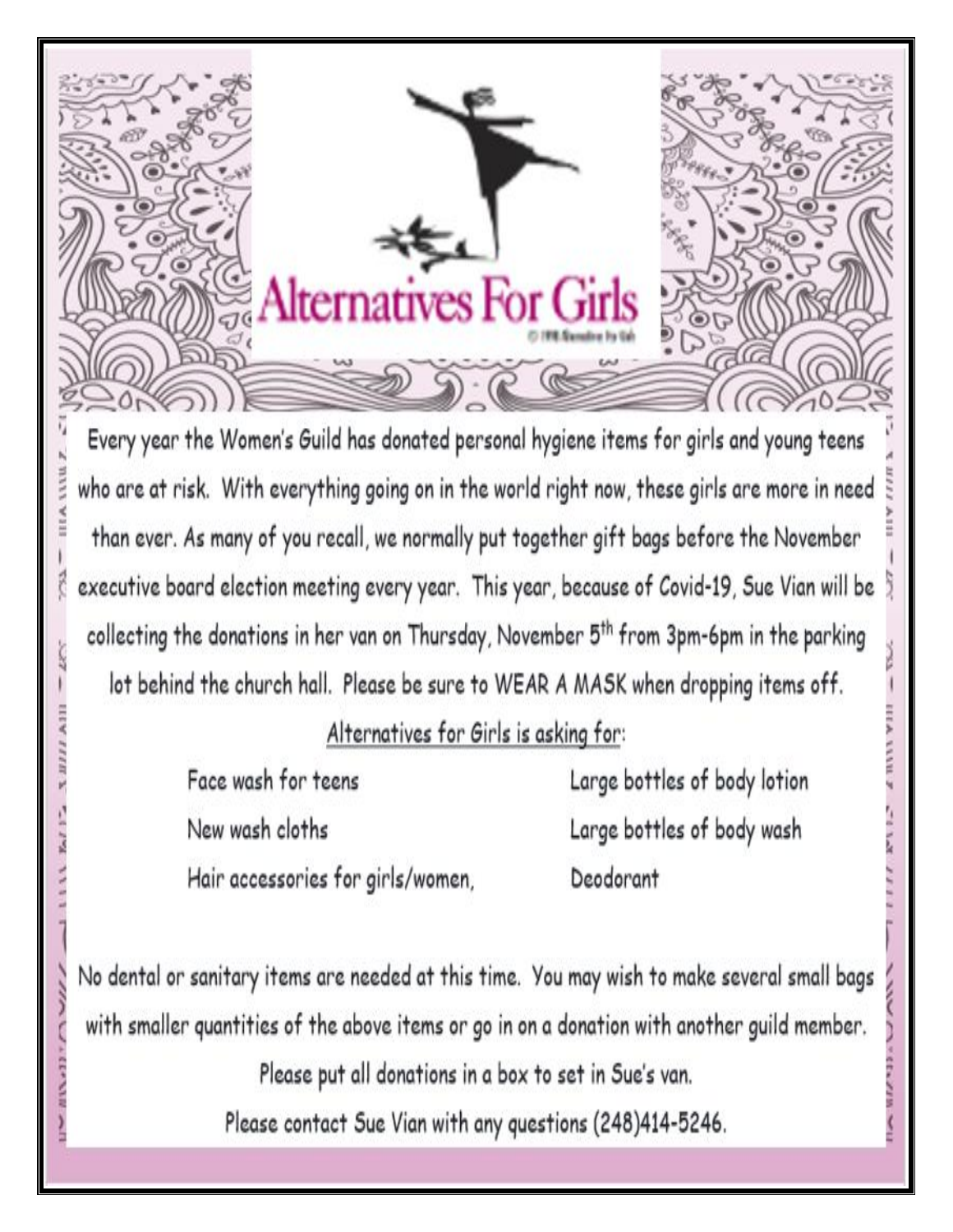

\*We did it!!!* Lisa Mardigian accepted the challenge to make this year's Bazaar happen and she did not disapoint! It just goes to show you that whenever Armenians get together, they always seem to make things work! From baking at home to working the days of the event – the drive thru Bazaar was a huge success! Thank you Yerchanig Callan for spear heading the



baking, Sara Andonian the boereg/spinach pie, Dawn Aginian the yalanche, and Marilyn Dadian for organizing the distribution. *Our Bazaar By Car was a great success because of many wonderful Women's Guild Members and dear Friends of the Guild that gave their time, many talents, and treasury. Many "carfuls" of thanks to*:

Dawn Aginian Diane Aginian Patricia Akkashian Shoushan Ameriguian Betty Amboian Sara Andonian Charlene Apigian Cynthia Apkarian Paulette Apkarian Carol Aprahamian Cathy Atesian Edith Baise Nancy Banks Sara Bell Lisa Boyadjian Mary Boyadjian Victoria Boyadjian Denise Boyagian Marilyn Brown Yerchanig Callan Katherine Channel Carol Cholmakjian Barbara Couyoumjian Julie Couyoumjian Marilyn Dadian

Marianne Dardarian Lisa Derderian Claire Dokmecian Michele Ducato Anne Marie Egigian Serena Egigian Jackie ElChemmas Linda Franquist Nyree Giragosian Fran Hagopian Sarah Hagopian Adreena Harley Linda Houhanisin Jane Hovsepian Sandy Jamian Patty Javizian Belinda Kabodian Sally Kabodian Denise Karakashian Linda Karibian Terrie Karibian Nancy Kevonian Patty Kezelian Ygn Roberta Kochakian Lynne Kojamanian

Ani Lucassian Lisa Mardigian Rose Mardigian Lily Marinelli Dolly Matoian Ani Misirlyan Nayiri Misirlyan Janice Megerian Kathy Mekjian Cross Mooradian Rose Najarian Diane Nolff Erica Palaian Terry Palaian Nancy Panaretos Kathy Partogian Kathryn Petryszak Susan Reizian Anna Sarkisian Marilyn Sarkisian Paulette Schmidt Linda Stamboulian Diana Vosganian Anne Marie Zallakian Deb Zazaian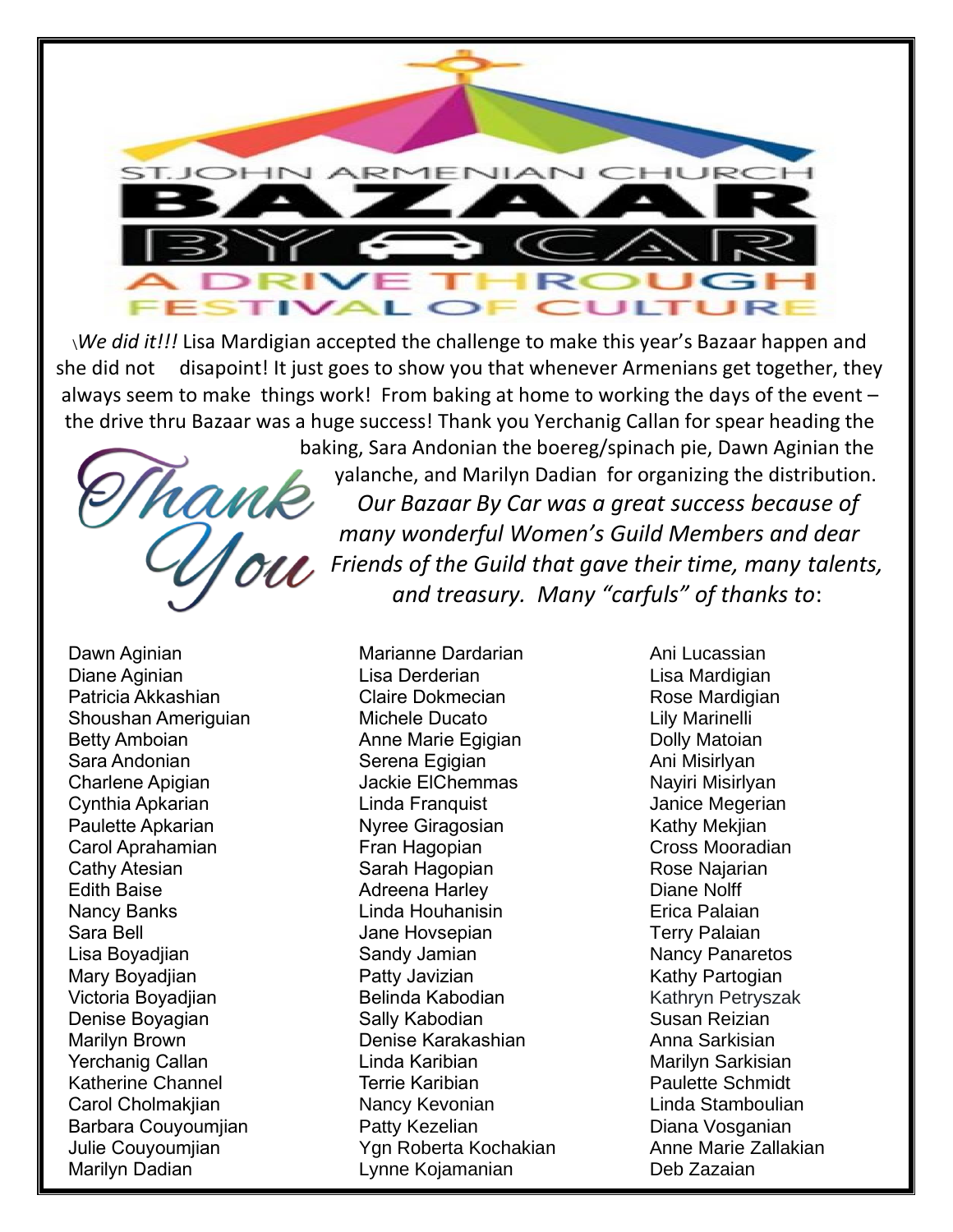

#### **THE WOMEN'S GUILD** OF ST. JOHN ARMENIAN CHURCH ~ SOUTHFIELD, MICHIGAN

**PRESENTS** 

### 'GUILD GATHERINGS'

 $\sim$  A SERIES OF CREATIVE VIDEOS ON YOUTUBE  $\sim$ 

#### **WEDNESDAY, NOVEMBER 11**

**MAKE YOUR HOLIDAY GIFTS MERRY AND BRIGHT BY PAULETTE** 

#### **WEDNESDAY, NOVEMBER 25**

**DECORATE A FESTIVE HOLIDAY TABLE** BY ANITA AND SANDY

#### **CLICK ON THE LINK!**

https://www.youtube.com/playlist?list=PLgaajJ5B015V\_fCalk qdiHwLZU3qTyV71

Each published video will remain on the Guild Gatherings site to be viewed as often as desired.